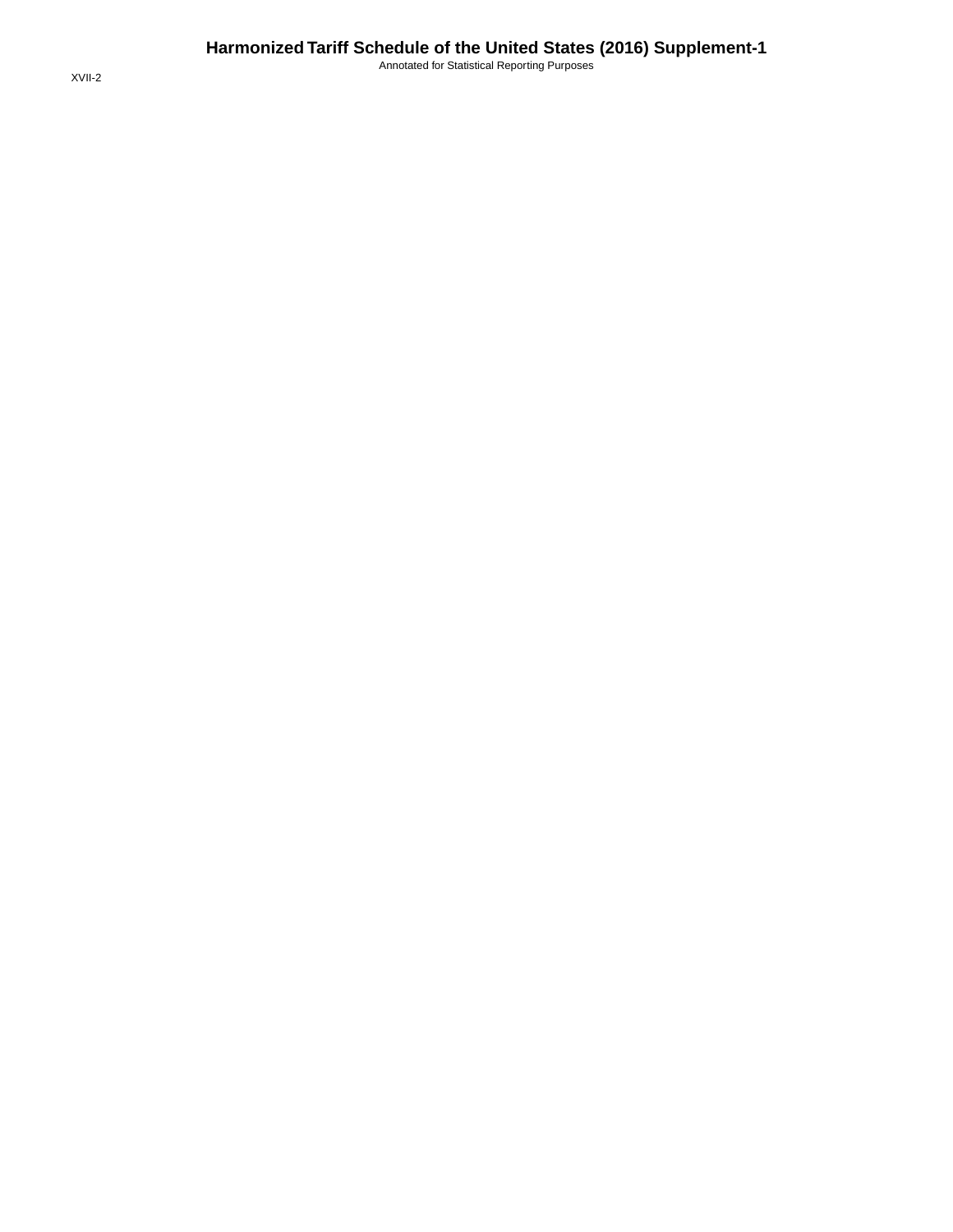Annotated for Statistical Reporting Purposes

## CHAPTER 86

## RAILWAY OR TRAMWAY LOCOMOTIVES, ROLLING STOCK AND PARTS THEREOF; RAILWAY OR TRAMWAY TRACK FIXTURES AND FITTINGS AND PARTS THEREOF; MECHANICAL (INCLUDING ELECTRO-MECHANICAL) TRAFFIC SIGNALING EQUIPMENT OF ALL KINDS

## **Notes**

XVII 86-1

- 1. This chapter does not cover:
	- (a) Railway or tramway sleepers (cross-ties) of wood or of concrete, or concrete guide-track sections for hovertrains (heading 4406 or 6810);
	- (b) Railway or tramway track construction material of iron or steel of heading 7302; or
	- (c) Electrical signaling, safety or traffic control equipment of heading 8530.
- 2. Heading 8607 applies, inter alia, to:
	- (a) Axles, wheels, wheel sets (running gear), metal tires, hoops and hubs and other parts of wheels;
	- (b) Frames, underframes, truck assemblies;
	- (c) Axle boxes; brake gear;
	- (d) Buffers for rolling-stock; hooks and other coupling gear and corridor connections;
	- (e) Coachwork.
- 3. Subject to the provisions of note 1 above, heading 8608 applies, inter alia, to:
	- (a) Assembled track, turntables, platform buffers, loading gauges;
	- (b) Semaphores, mechanical signal discs, level crossing control gear, signal and point controls, and other mechanical (including electro-mechanical) signaling, safety or traffic control equipment, whether or not fitted for electric lighting, for railways, tramways, roads, inland waterways, parking facilities, port installations or airfields.

#### Additional U.S. Note

1. Railway locomotives (provided for in headings 8601 and 8602) and railway freight cars (provided for in heading 8606) on which no duty is owed are not subject to the entry or release requirements for imported merchandise set forth in Sections 448 and 484 of the Tariff Act of 1930.The Secretary of the Treasury may by regulation establish appropriate reporting requirements, including the requirement that a bond be posted to ensure compliance.

[**Compiler's note:** All provisions of subchapter II of chapter 99 have expired; footnote references are shown for reference only]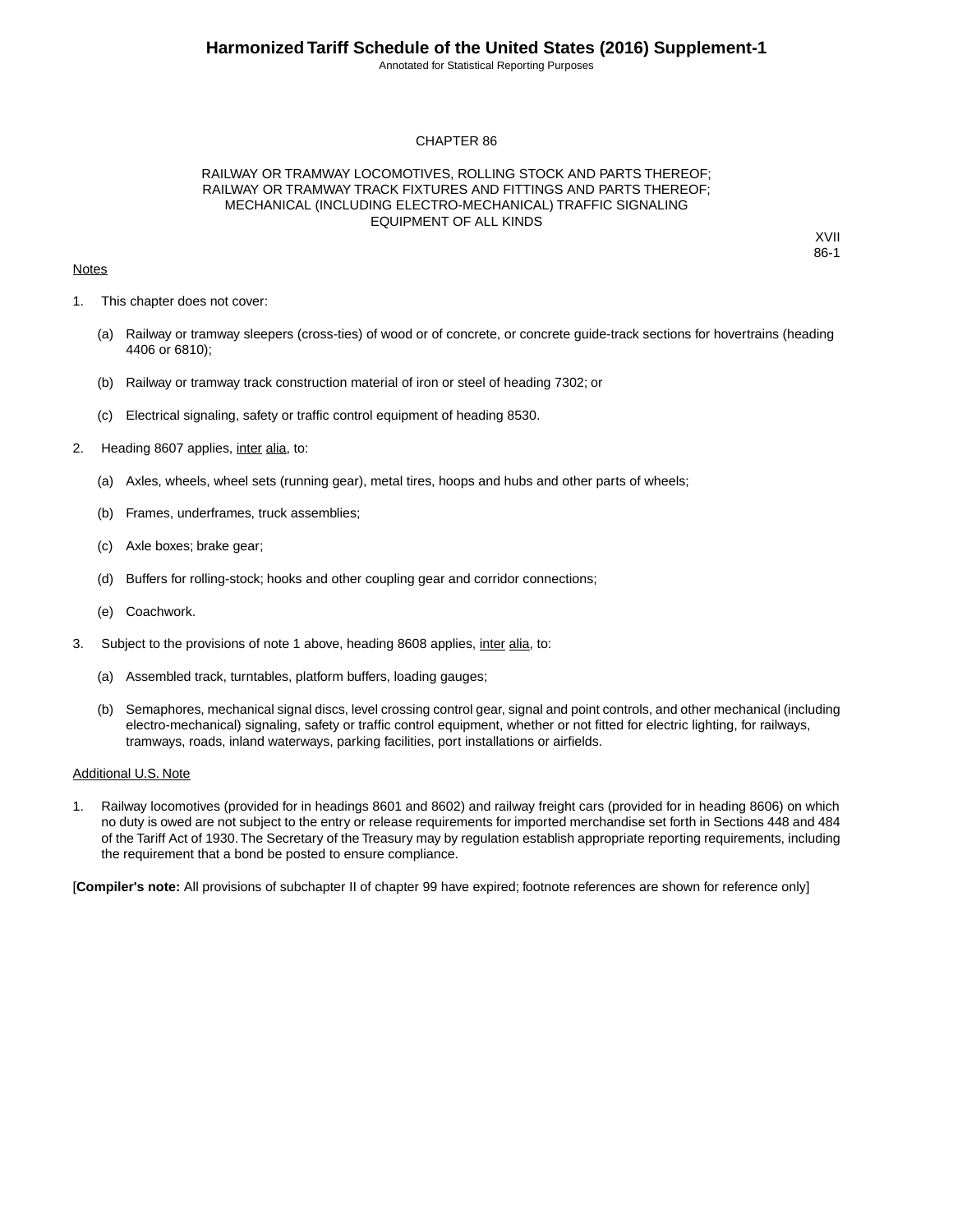Annotated for Statistical Reporting Purposes

| Heading/           | Stat.       |                                                                                                                                                                                                | Unit           |         |                                                                                       |                |
|--------------------|-------------|------------------------------------------------------------------------------------------------------------------------------------------------------------------------------------------------|----------------|---------|---------------------------------------------------------------------------------------|----------------|
| Subheading         | Suf-<br>fix | Article Description                                                                                                                                                                            | of<br>Quantity | General | $\mathbf{1}$<br>Special                                                               | $\overline{2}$ |
| 8601               |             | Rail locomotives powered from an external source of electricity<br>or by electric accumulators (batteries):                                                                                    |                |         |                                                                                       |                |
| 8601.10.00 00      |             |                                                                                                                                                                                                |                |         |                                                                                       | 35%            |
| 8601.20.00<br>8602 | 00          | Other rail locomotives; locomotive tenders:                                                                                                                                                    |                |         |                                                                                       | 35%            |
| 8602.10.00 00      |             |                                                                                                                                                                                                |                |         |                                                                                       | 35%            |
| 8602.90.00         | 00          |                                                                                                                                                                                                | No Free        |         |                                                                                       | 35%            |
| 8603               |             | Self-propelled railway or tramway coaches, vans and trucks,<br>other than those of heading 8604:                                                                                               |                |         |                                                                                       |                |
| 8603.10.00 00      |             |                                                                                                                                                                                                |                |         | Free (A, AU, BH,<br>CA, CL, CO, D, E,<br>IL, JO, KR, MA,<br>MX, OM, P, PA,<br>PE, SG) | 35%            |
| 8603.90.00 00      |             |                                                                                                                                                                                                | No15%          |         | Free (A, AU, BH,<br>CA, CL, CO, D, E,<br>IL, JO, KR, MA,<br>MX, OM, P, PA,<br>PE, SG) | 35%            |
| 8604.00.00         |             | 00 Railway or tramway maintenance or service vehicles, whether<br>or not self-propelled (for example, workshops, cranes, ballast<br>tampers, trackliners, testing coaches and track inspection |                |         |                                                                                       |                |
|                    |             |                                                                                                                                                                                                |                |         | Free (A, AU, BH,<br>CA, CL, CO, D, E,<br>IL, JO, KR, MA,<br>MX, OM, P, PA,<br>PE, SG) | 45%            |
| 8605.00.00         |             | 00 Railway or tramway passenger coaches, not self- propelled;<br>luggage vans, post office coaches and other special purpose<br>railway or tramway coaches, not self- propelled (excluding     |                |         | Free (A, AU, BH,                                                                      | 45%            |
|                    |             |                                                                                                                                                                                                |                |         | CA, CL, CO, D, E,<br>IL, JO, KR, MA,<br>MX, OM, P, PA,<br>PE, SG)                     |                |
|                    |             |                                                                                                                                                                                                |                |         |                                                                                       |                |
|                    |             |                                                                                                                                                                                                |                |         |                                                                                       |                |
|                    |             |                                                                                                                                                                                                |                |         |                                                                                       |                |
|                    |             |                                                                                                                                                                                                |                |         |                                                                                       |                |
|                    |             |                                                                                                                                                                                                |                |         |                                                                                       |                |
|                    |             |                                                                                                                                                                                                |                |         |                                                                                       |                |
|                    |             |                                                                                                                                                                                                |                |         |                                                                                       |                |
|                    |             |                                                                                                                                                                                                |                |         |                                                                                       |                |
|                    |             |                                                                                                                                                                                                |                |         |                                                                                       |                |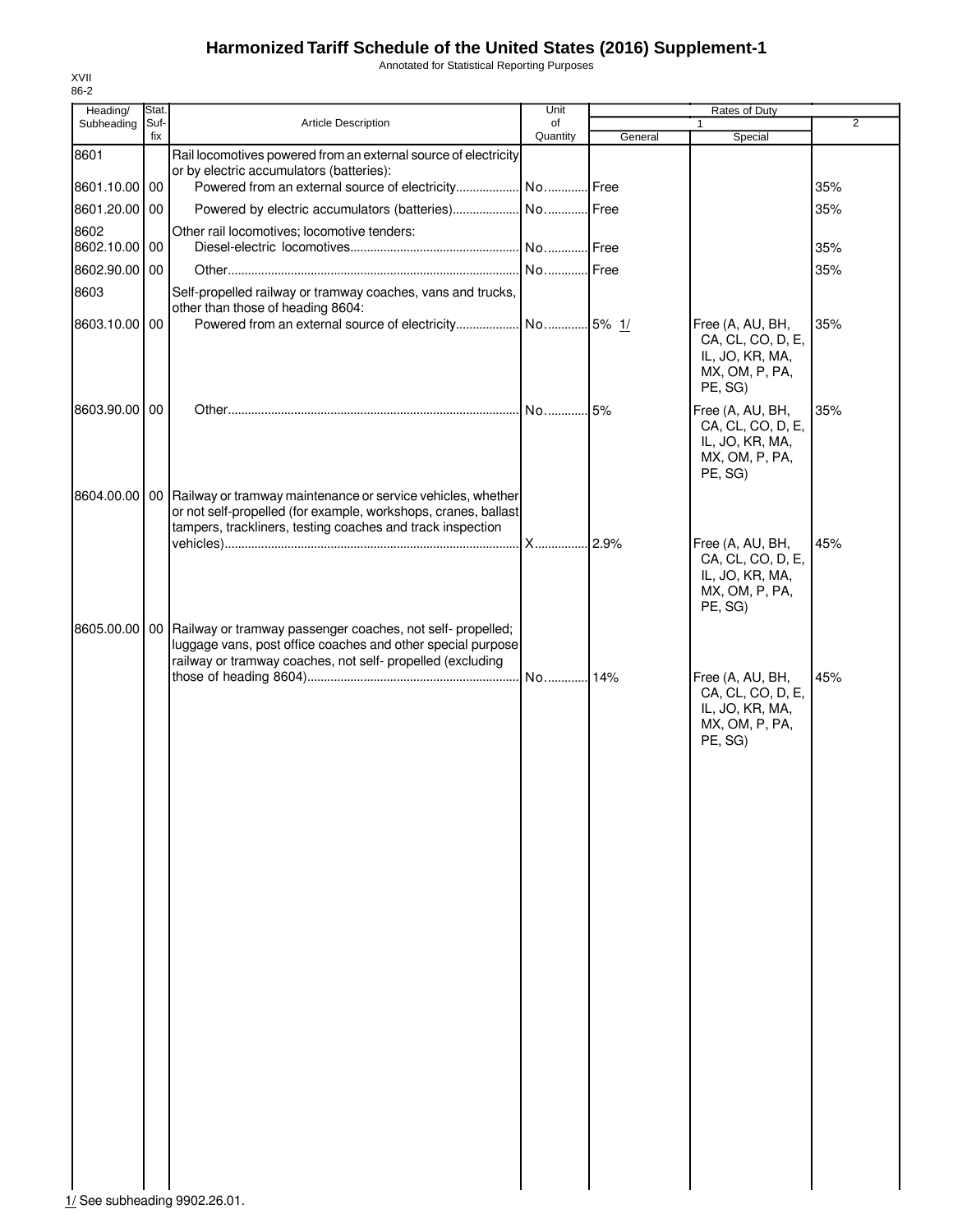Annotated for Statistical Reporting Purposes

| Heading/           | <b>Stat</b> |                                                                                                       | Unit     |         |                                                                                       |                |
|--------------------|-------------|-------------------------------------------------------------------------------------------------------|----------|---------|---------------------------------------------------------------------------------------|----------------|
| Subheading         | Suf-        | Article Description                                                                                   | of       |         | Rates of Duty<br>1                                                                    | $\overline{2}$ |
|                    | fix         |                                                                                                       | Quantity | General | Special                                                                               |                |
| 8606<br>8606.10.00 | 00          | Railway or tramway freight cars, not self-propelled:                                                  | No       | 14%     | Free (A, AU, BH,<br>CA, CL, CO, D, E,<br>IL, JO, KR, MA,<br>MX, OM, P, PA,<br>PE, SG) | 45%            |
| 8606.30.00 00      |             | Self-discharging cars, other than those of subheading<br>Other:                                       | No       | 14%     | Free (A, AU, BH,<br>CA, CL, CO, D, E,<br>IL, JO, KR, MA,<br>MX, OM, P, PA,<br>PE, SG) | 45%            |
| 8606.91.00 00      |             |                                                                                                       |          | 14%     | Free (A, AU, BH,<br>CA, CL, CO, D, E,<br>IL, JO, KR, MA,<br>MX, OM, P, PA,<br>PE, SG) | 45%            |
| 8606.92.00 00      |             | Open, with non-removable sides of a height exceeding                                                  | No       | 14%     | Free (A, AU, BH,<br>CA, CL, CO, D, E,<br>IL, JO, KR, MA,<br>MX, OM, P, PA,<br>PE, SG) | 45%            |
| 8606.99.01         |             |                                                                                                       |          | 14%     | Free (A, AU, BH,<br>CA, CL, CO, D, E,<br>IL, JO, KR, MA,<br>MX, OM, P, PA,<br>PE, SG) | 45%            |
|                    | 30          | Flatcars having a flat floor or deck laid on the<br>underframe, with no roof and with no raised sides |          |         |                                                                                       |                |
|                    | 60          |                                                                                                       |          |         |                                                                                       |                |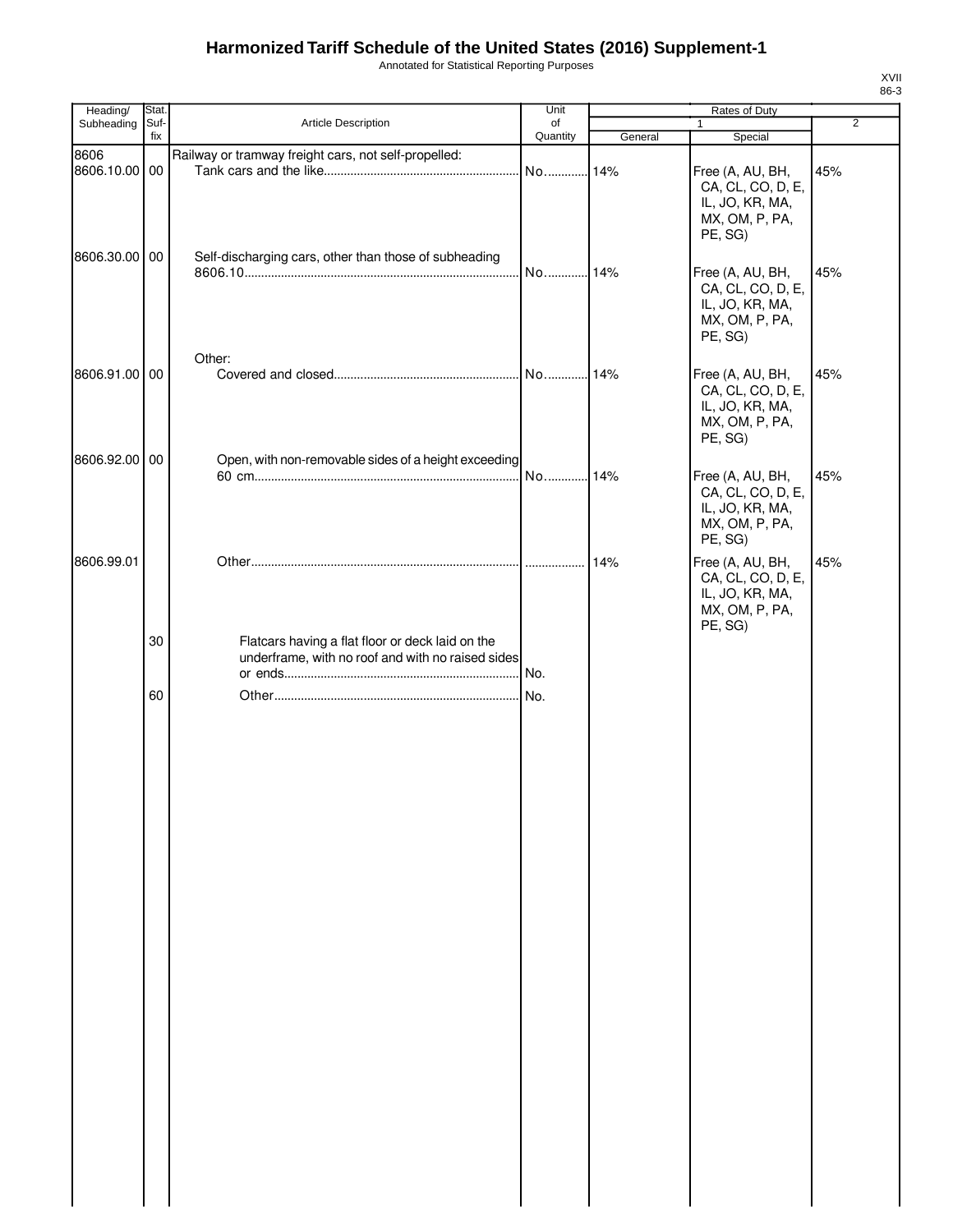Annotated for Statistical Reporting Purposes

| Heading/      | Stat. |                                                                                                                     | Unit          |         |                                       |                |
|---------------|-------|---------------------------------------------------------------------------------------------------------------------|---------------|---------|---------------------------------------|----------------|
| Subheading    | Suf-  | <b>Article Description</b>                                                                                          | of            |         | 1                                     | $\overline{2}$ |
|               | fix   |                                                                                                                     | Quantity      | General | Special                               |                |
| 8607          |       | Parts of railway or tramway locomotives or rolling stock:<br>Truck assemblies, axles and wheels, and parts thereof: |               |         |                                       |                |
| 8607.11.00 00 |       | Truck assemblies for self-propelled vehicles                                                                        | <b>X</b> Free |         |                                       | 35%            |
|               |       |                                                                                                                     |               |         |                                       |                |
| 8607.12.00 00 |       |                                                                                                                     |               |         | Free (A, AU, BH,<br>CA, CL, CO, D, E, | 45%            |
|               |       |                                                                                                                     |               |         | IL, JO, KR, MA,                       |                |
|               |       |                                                                                                                     |               |         | MX, OM, P, PA,                        |                |
|               |       |                                                                                                                     |               |         | PE, SG)                               |                |
| 8607.19       |       | Other, including parts:                                                                                             |               |         |                                       |                |
|               |       | Axles and parts thereof:                                                                                            |               |         |                                       |                |
| 8607.19.03 00 |       |                                                                                                                     |               |         | Free (A, AU, BH,                      | 3%             |
|               |       |                                                                                                                     |               |         | CA, CL, CO, D, E,                     |                |
|               |       |                                                                                                                     |               |         | IL, JO, KR, MA,                       |                |
|               |       |                                                                                                                     |               |         | MX, OM, P, PA,                        |                |
|               |       |                                                                                                                     |               |         | PE, SG)                               |                |
| 8607.19.06 00 |       |                                                                                                                     |               |         | Free (A+, AU, BH,                     | 3%             |
|               |       |                                                                                                                     |               |         | CA, CL, CO, D, E,                     |                |
|               |       |                                                                                                                     |               |         | IL, JO, KR, MA,<br>MX, OM, P, PA,     |                |
|               |       |                                                                                                                     |               |         | PE, SG)                               |                |
|               |       | Wheels and parts thereof, and any of such wheels                                                                    |               |         |                                       |                |
|               |       | or parts imported with axles fitted in them:                                                                        |               |         |                                       |                |
| 8607.19.12 00 |       | Wheels, whether or not fitted with axles                                                                            | kg Free       |         |                                       | 2.2¢/kg        |
| 8607.19.15 00 |       |                                                                                                                     | kg Free       |         |                                       | 2.2¢/kg        |
| 8607.19.30    |       | Parts of truck assemblies of vehicles of heading                                                                    |               |         |                                       |                |
|               |       |                                                                                                                     |               |         | Free (A, AU, BH,                      | 45%            |
|               |       |                                                                                                                     |               |         | CA, CL, CO, D, E,                     |                |
|               |       |                                                                                                                     |               |         | IL, JO, KR, MA,                       |                |
|               |       |                                                                                                                     |               |         | MX, OM, P, PA,                        |                |
|               | 10    |                                                                                                                     |               |         | PE, SG)                               |                |
|               |       |                                                                                                                     |               |         |                                       |                |
|               | 20    |                                                                                                                     |               |         |                                       |                |
|               | 90    |                                                                                                                     |               |         |                                       |                |
| 8607.19.90 00 |       |                                                                                                                     |               |         | Free (A, AU, BH,                      | 35%            |
|               |       |                                                                                                                     |               |         | CA, CL, CO, D, E,                     |                |
|               |       |                                                                                                                     |               |         | IL, JO, KR, MA,<br>MX, OM, P, PA,     |                |
|               |       |                                                                                                                     |               |         | PE, SG)                               |                |
|               |       | Brakes and parts thereof:                                                                                           |               |         |                                       |                |
| 8607.21       |       | Air brakes and parts thereof:                                                                                       |               |         |                                       |                |
| 8607.21.10 00 |       |                                                                                                                     |               |         | Free (A, AU, BH,                      | 45%            |
|               |       |                                                                                                                     |               |         | CA, CL, CO, D, E,                     |                |
|               |       |                                                                                                                     |               |         | IL, JO, KR, MA,                       |                |
|               |       |                                                                                                                     |               |         | MX, OM, P, PA,<br>PE, SG)             |                |
|               |       |                                                                                                                     |               |         |                                       |                |
| 8607.21.50 00 |       |                                                                                                                     | X             | 3.9%    | Free (A, AU, BH,                      | 35%            |
|               |       |                                                                                                                     |               |         | CA, CL, CO, D, E,<br>IL, JO, KR, MA,  |                |
|               |       |                                                                                                                     |               |         | MX, OM, P, PA,                        |                |
|               |       |                                                                                                                     |               |         | PE, SG)                               |                |
| 8607.29       |       | Other:                                                                                                              |               |         |                                       |                |
| 8607.29.10 00 |       |                                                                                                                     |               |         | Free (A, AU, BH,                      | 45%            |
|               |       |                                                                                                                     |               |         | CA, CL, CO, D, E,                     |                |
|               |       |                                                                                                                     |               |         | IL, JO, KR, MA,                       |                |
|               |       |                                                                                                                     |               |         | MX, OM, P, PA,                        |                |
|               |       |                                                                                                                     |               |         | PE, SG)                               |                |
| 8607.29.50 00 |       |                                                                                                                     | $X_{\cdots}$  | 2.6%    | Free (A, AU, BH,                      | 35%            |
|               |       |                                                                                                                     |               |         | CA, CL, CO, D, E,<br>IL, JO, KR, MA,  |                |
|               |       |                                                                                                                     |               |         | MX, OM, P, PA,                        |                |
|               |       |                                                                                                                     |               |         | PE, SG)                               |                |
|               |       |                                                                                                                     |               |         |                                       |                |
|               |       |                                                                                                                     |               |         |                                       |                |
|               |       |                                                                                                                     |               |         |                                       |                |